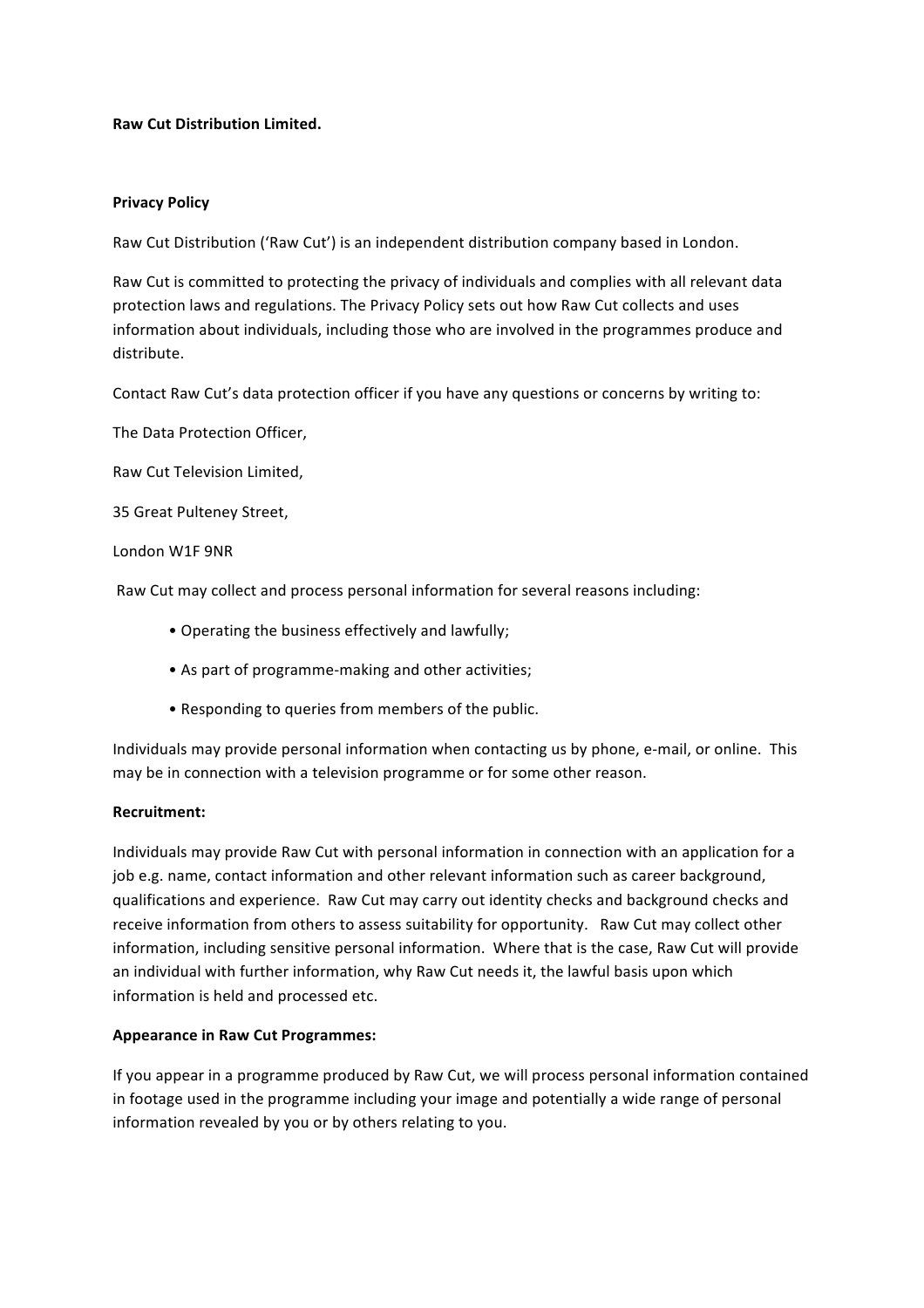Data protection law recognises certain "special categories" of personal information, which is information revealing racial or ethnic origin, political opinions, religious or philosophical beliefs, trade union membership, genetic information, biometric information for uniquely identifying a person, information concerning health, and information concerning a person's sex life or sexual orientation. Information relating to criminal offences and convictions is treated in a similar way.

Raw Cut will only collect and use special categories information where you have given it your explicit consent, where it has a legal obligation to do so or where it is satisfied that the special purposes journalistic exemption (or another exemption) applies.

Sharing information with third parties:

Personal information is processed by Raw Cut's employees and staff, sometimes using third parties who are contractually engaged to provide services to Raw Cut e.g. accountancy services, legal and IT services. Raw Cut may need to share information with other organisations including companies involved with programme and business activities e.g. broadcasters, post-production houses, distributors, broadcasting regulators (Ofcom), the police or other regulatory bodies as required by law in connection with the investigation of crimes. Wherever information is shared by Raw Cut with a third-party organisation, it will ensure there are contractual guarantees in place to make sure it is processed in line with all relevant data protection laws and regulations.

There are several lawful bases upon which Raw Cut may collect and process personal information including: 

Where Raw Cut enters into a contract with you, it may need to use your information to fulfil the contract or in order to take steps prior to entering into the contract;

Raw Cut may be under a legal obligation to process an individual's personal information;

Raw Cut may process personal information with the consent of an individual. Where that is the case, Raw Cut will inform the individual and seek explicit consent before processing information;

Sometimes it may be necessary for Raw Cut to process your personal information for the purposes of its own legitimate interests. Raw Cut will only do so where these interests are not overridden by your own interests and fundamental rights or freedoms.

Raw Cut may also rely on the special purposes journalism exemption when it processes personal data in connection with its public interest journalism.

## Safeguarding Personal information

Raw Cut implements measures to ensure that an individual's data is kept safe and secure e.g. by storing it securely and by keeping electronic data on secure servers and hard drives with appropriate levels of security. Raw Cut is based in the UK; however, the business is international which means there may be a need to transfer personal information to organisations outside the European Economic Area (EEA). In the event this is the case, Raw Cut will ensure that adequate safeguards are taken to ensure the safety and security of personal information and that it is processed in accordance with this Privacy Policy.